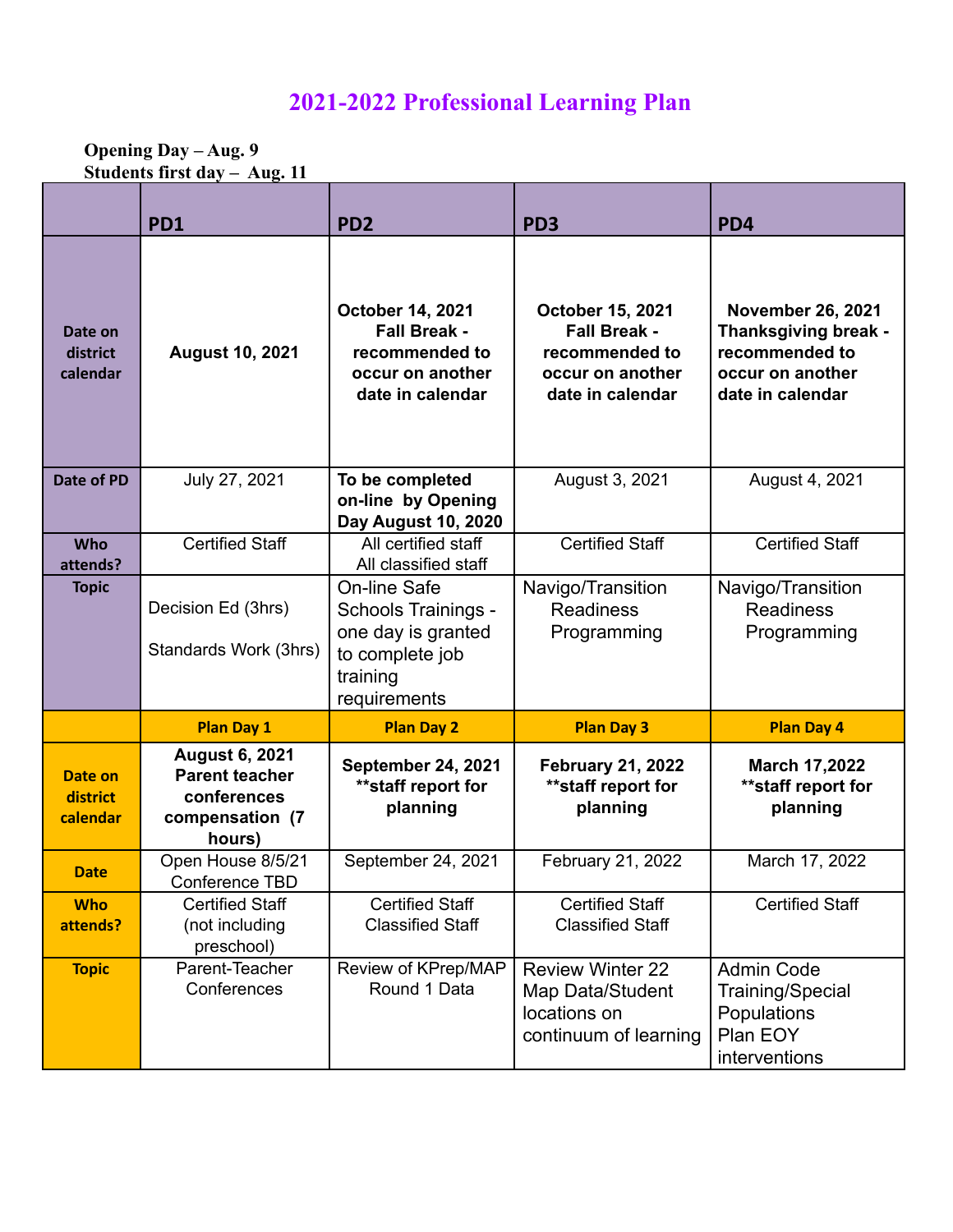# **Other Dates of Importance**

| <b>TITLE/TOPIC</b>   | <b>Description</b> | Time                      | <b>PD/PLAN/</b>   | <b>Required</b> |
|----------------------|--------------------|---------------------------|-------------------|-----------------|
|                      |                    | requirement/Date          | <b>Stipend</b>    | participants    |
| New Hire Orientation | Benefits and       | July 22, July 30          | N/A               | All employees   |
| All Employees        | Employee           | 8:30 - 11:30 a.m. in      | Required          | new to CCS      |
|                      | Handbook           | the AEC Board room        |                   |                 |
| New Camel Teacher    | New teachers to    | Scheduled for up to       | Stipend for total | All certified   |
| Training             | Campbell County    | 6 hours total after       | $6$ hours/\$23    | teachers new    |
|                      | Schools            | school (2 hour            | hour              | to Campbell     |
|                      |                    | sessions) 3 meetings      |                   | County          |
| <b>OPENING DAY</b>   | -District Opening  | <b>Optional Breakfast</b> | Opening Day in    | All CCS         |
| August 9, 2021       | -School level      | 7:30(TBD)                 | Calendar - Aug.   | employees       |
|                      | trainings          | Opening Day               | 9, 2021           |                 |
|                      |                    | Superintendent            |                   |                 |
|                      |                    | Welcome and Staff         |                   |                 |
|                      |                    | Recognition NOT           |                   |                 |
|                      |                    | <b>OPTIONAL</b>           |                   |                 |
|                      |                    | $8:30-10:00$              |                   |                 |
|                      |                    | (tentative time)          |                   |                 |

# **Safe Schools trainings**

**Bloodborne Pathogen Exposure Prevention (Refresh)**

**Active Shooter: Staff**

**Threat Assessment**

**Boundary Invasion**

**\*Campbell County Schools Employee Handbook**

**Child Abuse: Mandatory Reporting**

**Classroom Safety**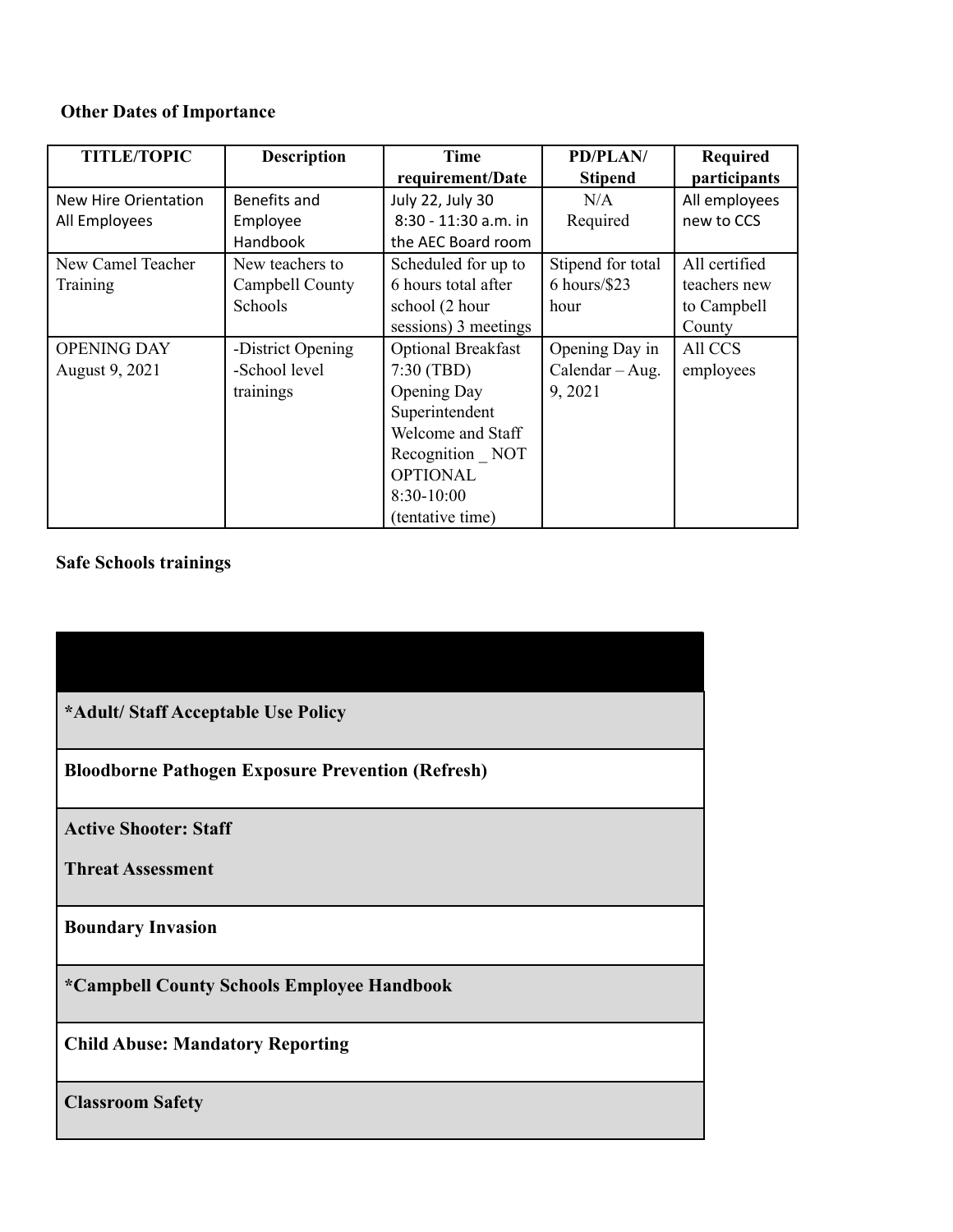| *Confidential Agreement                                       |
|---------------------------------------------------------------|
| <b>Cultural Competence and Racial Bias</b>                    |
| <b>Customer Service Overview</b>                              |
| *Duty to Report Dependency, Neglect, or Abuse                 |
| <b>FERPA: Confidentiality Records</b>                         |
| <b>General Ethics in the Workplace</b>                        |
| <b>Health Emergencies: Seizures</b>                           |
| <b>Restraint and Seclusion</b>                                |
| <b>Sexual Harassment: Staff-Staff (Refresher)</b>             |
| Slip, Trips, & Falls: Refresher                               |
| <b>Title IX Compliance Overview</b>                           |
| <b>Youth Suicide: Awareness, Prevention &amp; Postvention</b> |

**\* Custom Course Established by Campbell County Schools to Review Policy/ Procedure**

**Additional SafeSchools courses can be assigned or requested by employees or supervisors as needed throughout the year.**

**Additional SafeSchools courses will be assigned athletic coaches, custodians, maintenance, food service, para educators, nurses, transportation, and other specific job classifications.**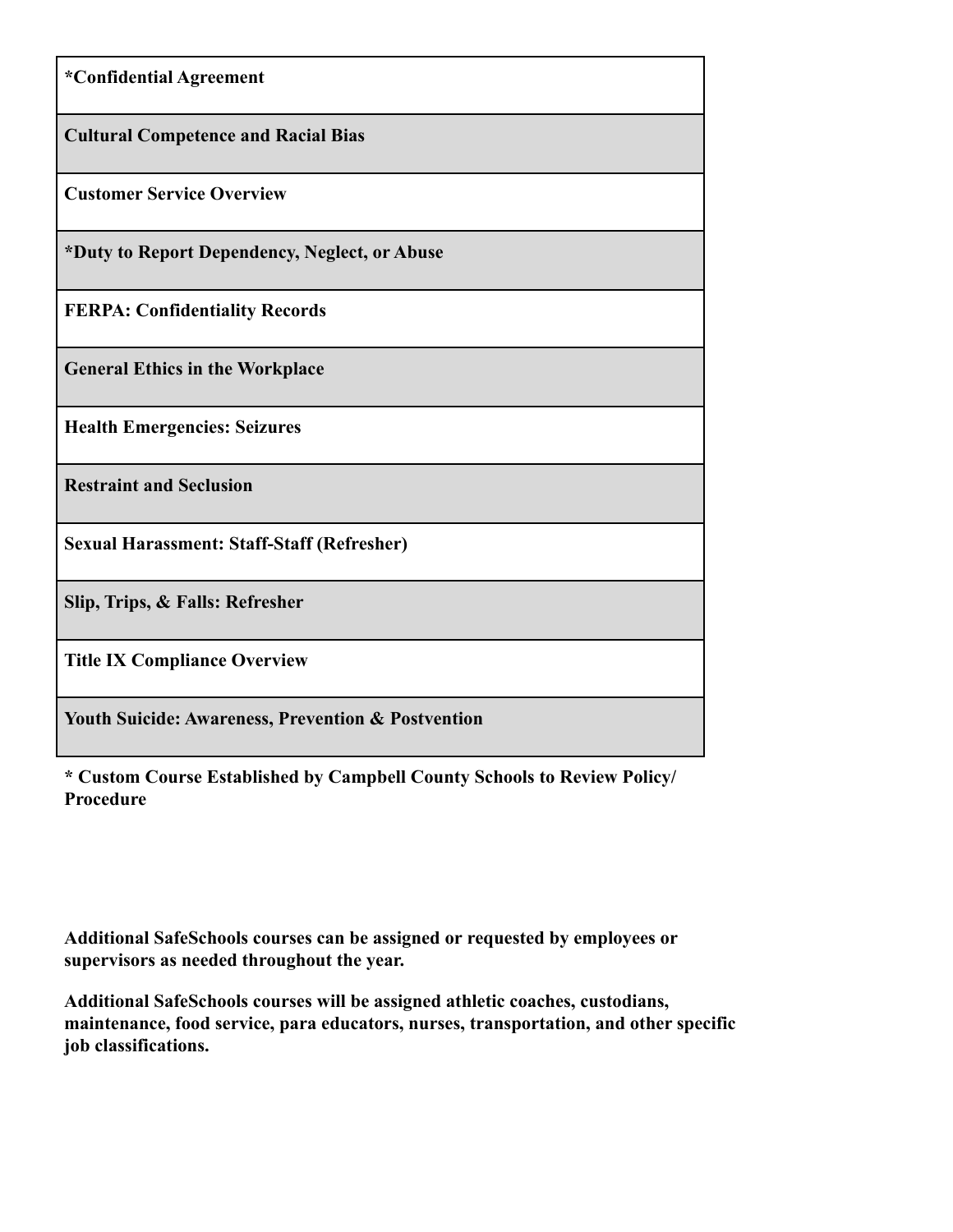**Medication Administration Training - Administration of medication to students during field trips shall comply with applicable law, regulation and medication administration training developed by the Kentucky Department of Education.**

**Courses are aligned to meet requirements of Kentucky Revised Statute, Kentucky Administrative Regulation, Code of Federal Regulation, Occupational Safety and Health Administration, U.S. Department of Education Office for Civil Rights, and Campbell County Board of Education policy.**

#### **Special Education and K para trainings:**

**All sessions either Virtual/TBD**

- **● Tentative July 29 Paraeducator (K and special ed) training, Day 1**
- **● Tentative July 30 Paraeducator ( K and special ed) training, Day 2**
- **● Virtual/On demand**
	- **○ 504 Update- Marinell**
	- **○ ARC Chair Training w/Teresa Combs**
	- **○ New sp ed teacher training**

#### **Classified**

- 182 days for classified employees
- 173 days of instruction
- 4 holidays
- 1 either open or closing
- 2 PLAN Days and 2 PD days
- PD and PLAN days are not able to be divided into hourly events added on to the work day (this is limited because of retirement reporting requirements)
- Total for classified 13 hours of PD and 13 hours of PLAN time paid per year (**26 hours total)** o 6.5 hour days not including breakfast/lunch or registration time
- All PD and PLAN days for the 20-21 school year begin July 1. This is limited because of retirement reporting requirements.

#### **Certified**

- 187 days for certified employees
- 173 days of instruction
- 4 holidays
- 1 Opening Day
- 1 Closing Day
- $\bullet$  4 PD Days (6 hrs. per day  $-$  24 hours)
- 4 PLAN Days (regular work day hours 28 hours)